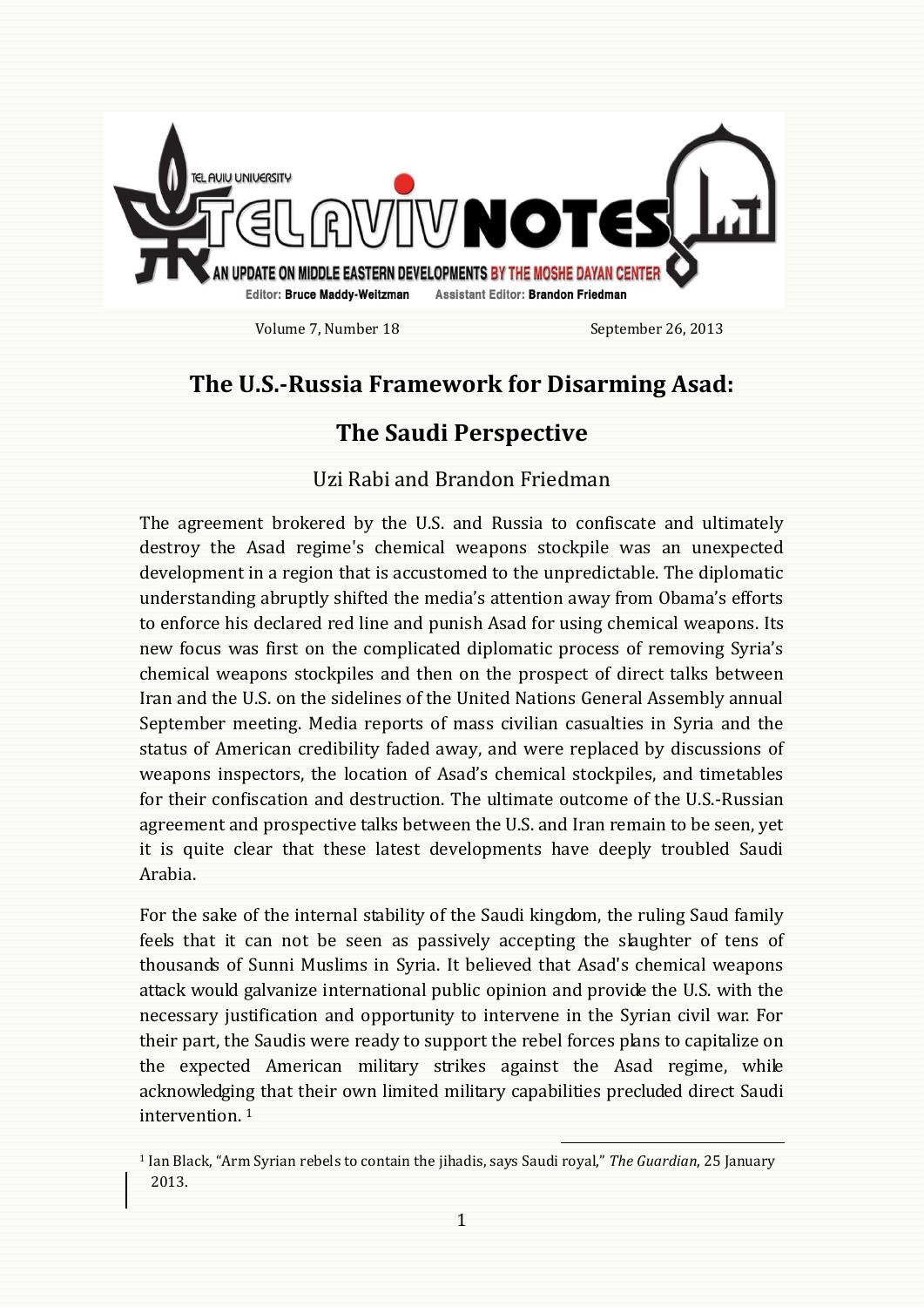Saudi Arabia's new deputy defense minister, 37 year-old Prince Salman bin Sultan, has been semi-permanently camped in Amman during the last two months, coordinating Saudi support for the Syrian opposition. Salman bin Sultan has worked closely with his older half-brother, Director General of Intelligence Prince Bandar bin Sultan, on intelligence issues and is believed to be close to second deputy prime minister and former director general of intelligence, Prince Muqrin bin Abdulaziz, who is second in line to the Saudi throne after the crown prince and defense minister Salman bin Abdulaziz. The Jordanian newspaper *Al Dustur* noted that in the aftermath of Asad's devastating August 21st chemical weapons attack on a rebel controlled neighborhood on the outskirts of Damascus that "Jordan is now closer to the Saudi stand on this crisis," and that high quality weapons were being transferred to the opposition "through Jordanian borders financed by Saudi Arabia and backed by a U.S. green light."<sup>2</sup> Indeed, earlier that month, large amounts of Saudi funds were reportedly being used to buy weapons and ammunition in Saudi Arabia, Jordan, and Syria, which were then smuggled into Syria via mountainous routes in the area surrounding Der'a, far from the range of the Syrian security radar, which in turn was being jammed using British and French equipment.<sup>3</sup>

In late August and early September 2013, Saudi officials also stepped up their diplomatic maneuvering and pushed aggressively behind the scenes for an American military strike against Asad's forces. There were even unconfirmed media reports that the Saudis had offered to foot the bill for the American military operation.<sup>4</sup> Public statements from senior Saudi officials became increasingly shrill. At a news conference in Cairo on September 1st, before an Arab League meeting, Saudi Foreign Minister Saud al-Faisal blasted opponents of Western military intervention in Syria, arguing that such opponents were saying "I will not help you and I will not allow you to be helped by others." Faisal demanded that the international community intervene to stop the bloodshed and "use its resources to stop the aggression on the Syrian people before they're exterminated." Nevertheless, despite strenuous efforts behind closed doors, the Saudi could not even convince the Arab League members to explicitly endorse military action against Syria. Even Egypt, which has received vital Saudi diplomatic and financial support (including a \$12 billion aid package tendered to the country's new military rulers), would not back the stronger language the Saudis were lobbying for behind closed doors. Instead, the Arab League adopted

į

<sup>2</sup> Oraib al-Rantawi, "Jordan and the Syrian Crissi" *Al Dustur*, 24 August 2013.

<sup>3</sup> Bassam al-Badarin, *Al Quds Al Arabi*, 8 and 11 August 2013.

<sup>4</sup> Wendy J. Chamberlin, "Gulf Governments Offer Financing for U.S. Strike on Syria," The Middle East Institute, 11 September 2013.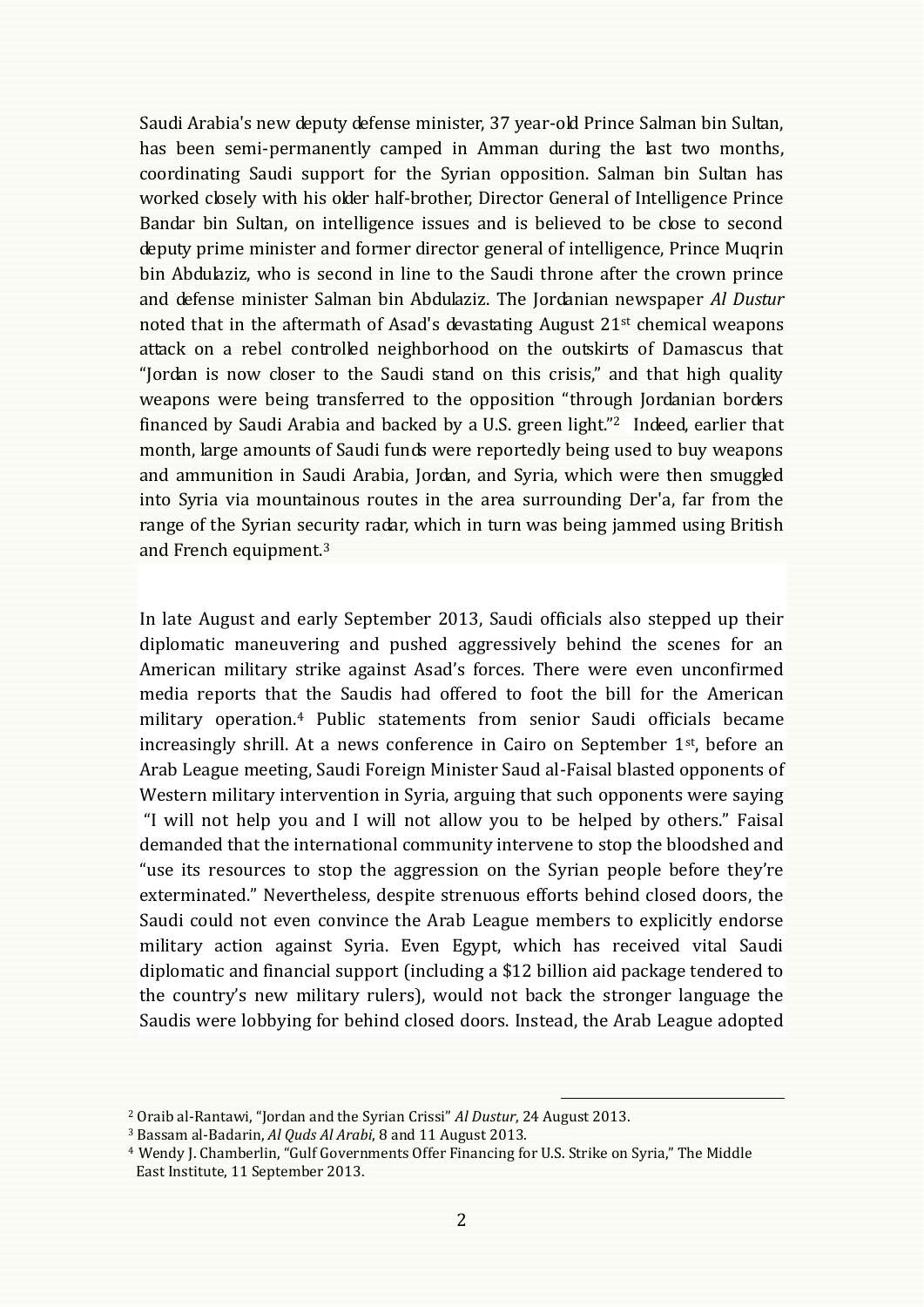more ambiguous language that called upon the international community to "take all necessary measures" against the Syrian government.<sup>5</sup>

In late August, thousands of volunteers from Jordanian tribes and defecting Syrian soldiers were reportedly being trained in Jordan and then slowly dispatched into Syria.<sup>6</sup> Saudi efforts have also apparently led to the establishment of a joint operations center in Jordan for coordination between Jordanian, U.S., United Arab Emirates [UAE], and Syrian opposition officials. The U.S. and Jordan have coordinated joint military exercises in Jordan under the name "Eager Lion" for the past two years.<sup>7</sup> Jordanian and Saudi ruling elites share a deep animosity toward the Muslim Brotherhood, and Jordanian and Saudi interests in Syria are increasingly converging. They both want to end the massive displacement of the Syrian population that is putting particular pressure on the neighboring governments in Jordan and Lebanon. Still, Saudi and Jordanian interests are not identical. Jordan is primarily concerned with safeguarding its northern border with southern Syria, and specifically with shielding Amman, Irbid, and Zarqa from the war's spillover. It does not share the same level of concern for the fate of the Sunni populations of Damascus, Aleppo, and Dayr al-Zawr that the Saudis do.

The Saudis have a great deal of experience with proxy wars. While most mainstream media outlets have referred to the Saudi support of the Afghan *mujahidin* against the Soviet Union in the 1980s, perhaps the more appropriate historical analogy is the Yemen civil war during the mid-1960s.<sup>8</sup> In January and February 1967, Egyptian forces supporting the 1962 coup makers against the Yemeni royalists reportedly used poison gas dropped from Russian aircraft on the Yemeni village of Ketaf along the Yemeni-Saudi border and on the larger town of Najran, just inside Saudi territory. Analysts believe Egyptian president Gamal Abdel Nasser was using the crudely weaponized gas to deter Saudi Arabia from encouraging the Yemeni royalists insurgency. The Saudis had helped create a debilitating quagmire for Abdel Nasser in Yemen. By early 1967, Abdel Nasser was struggling with the economic burden of maintaining approximately 40,000 Egyptian troops in northern Yemen in support of the republican faction.<sup>9</sup> Meanwhile, oil-wealthy Saudi Arabia had avoided committing its own ground forces in Yemen. Instead, it was providing money, arms, and air support to the indigenous Yemeni royalist forces, coordinated by Kamal Adham, King Faisal's director of intelligence.

 $\overline{a}$ 

<sup>5</sup> David Kirkpatrick, "Arab League Endorses International Action," *The New York Times*, 1 September 2013.

<sup>6</sup> Oraib al-Rantawi, "Jordan and the Syrian Crisis…" *Al Dustur*, 24 August 2013.

<sup>7</sup> Abdel Bari Atwan, "For which lion are they preparing?" *Al Quds Al Arabi*, 17 May 2012.

<sup>8</sup> The Yemen comparison was recently mentioned in Fahad Nazer, "Saudi Arabia's Proxy Wars," *The New York Times*, 20 September 2013.

<sup>9</sup> See Jesse Ferris, *Nasser's Last Gamble: How Intervention in Yemen Caused the Six Day War and the Decline of Egyptian Power* (Princeton University Press, 2012).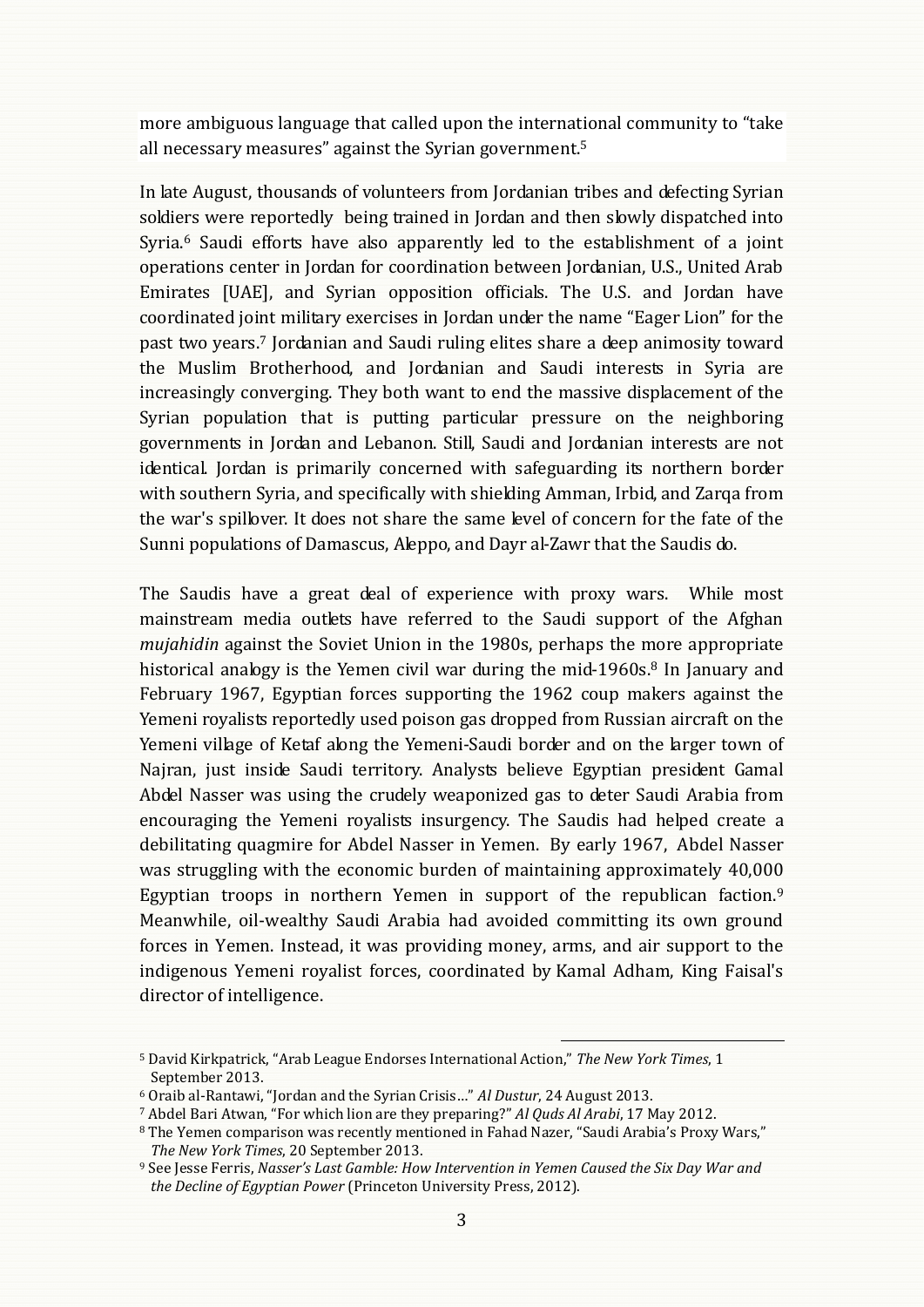Today, Bandar and Salman bin Sultan have been playing Kamal Adham's role, burning the diplomatic candle at both ends in an effort to tilt the balance of forces in favor of the Syrian opposition forces. Bandar was behind the diplomatic effort to persuade the U.S. to do undertake more than just limited and punitive military action against Asad. Abdullah al-Askar, chairman of the foreign affairs committee in the Saudi Consultative Council publicly argued that the purpose of American military action should be ending Asad's regime: "If the attack is just a punishment to show that the international community will not stand for chemical attacks, Assad will just remain in his place and do his bloody work."<sup>10</sup>

Indeed, such an outcome seems unacceptable to the Saudis. Following the US-Russian agreement, Nawaf Obaid, a counselor to several Saudi royals, and Jamal Khashoggi, a prominent Saudi journalist, argued that "The removal of al-Assad is simply too important an opportunity to check Iranian interference in the Arab world for the Saudis and their allies to leave it to a deceitful Russian plan."<sup>11</sup> The Iranians, they said, "are coming to believe that their policies are paying off," and will thus increase their participation in the Syrian conflict. The U.S. decision not to intervene, they claim, will have ripple effects in Lebanon, Iraq, and Jordan. In the wake of the U.S. decision, the burden of "managing the political, economic and financial chaos of the regional consequences" has been shifted to the Saudiled GCC (Gulf Cooperation Council).

Meanwhile, the Obama Administration hopes to parlay its agreement with Russia into progress on the Iranian nuclear issue. Obama and Secretary of State Kerry publicly portray the framework for the elimination of Syria's chemical weapons as an American diplomatic victory. In the face of overwhelming international and domestic opposition to American military strikes in Syria, the United States was able to secure, on paper, the elimination of Syria's chemical weapons arsenal. Should the plan to destroy all of Assad's chemical weapons by mid-2014 be realized, the U.S. believes it will be in a stronger negotiating position vis-à-vis Iran and its nuclear program.

In Tehran however, the Syrian saga may be perceived somewhat differently. By not intervening militarily in Syria after explicitly defining its red lines, the Americans may have reinforced the perception in Iran that the United States is extremely reluctant to get entangled in any additional Middle East wars. Therefore, Iran's current "charm offensive," which holds out the prospect of limited nuclear concessions, may be the carrot with which Iran hopes to induce the West to lift its biting sanctions on Iran's oil and financial sectors.

į

<sup>10</sup> Jeffrey Heller and Angus McDowall, "As Obama blinks on Syria, Israel, Saudis make common cause," *Reuters*, 2 September 2013.

<sup>&</sup>lt;sup>11</sup> Nawaif Obaid and Jamal Khashoggi, "Syria tragedy and turning point for the West," CNN.com, September 16, 2013.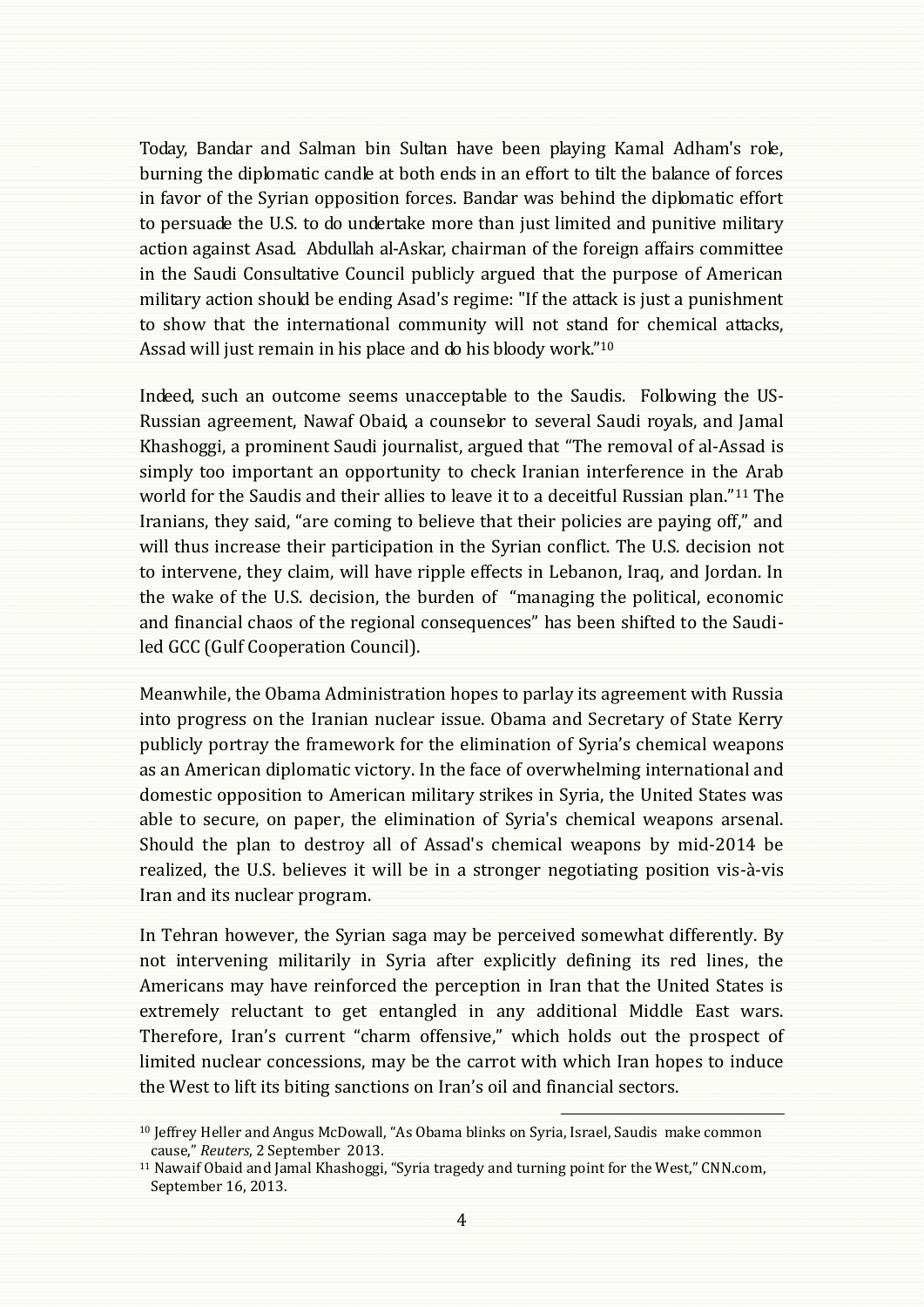Moreover, the Iranians view Russia's success counterbalancing American power in the region as another positive development. Although not quite a superpower of the American variety, President Putin and Foreign Minister Lavrov nevertheless demonstrated Russia's diplomatic savvy, which has assured Russia diplomatic leverage in any future regional initiatives. The Iranians are likely to try and exploit Russia's new regional role during any direct talks with the U.S. about the Iranian nuclear file. Iran, furthermore, has also benefited from the Russian-American chemical weapons framework by virtue of the fact that the Iran-Asad-Hizballah axis has not only escaped the chemical weapons predicament, but emerged with a greater chance of survival.

The Saudis, however, have put little faith in the U.S.-Russia framework agreement, and appear determined to find new ways to deliver more support to rebel forces fighting Asad, Hizballah, and Iran in Syria. The Saudis have historically demonstrated that they possess the will and the resources to sustain their involvement in regional proxy wars for years, in both north and south Yemen in the 1960s and early 1970s, and in Afghanistan in the 1980s. They clearly see the regional stakes in Syria in similar terms, and the Saudi king does not have to answer to any war-weary electoral constituency. As Obaid and Khashoggi noted, the Saudis feel compelled "to ensure that the al-Assad regime finally falls," arguing that the Saudis "must do it for themselves, for regional security in containing Iran, to prevent al Qaeda in the Levant from rising and, above all else, for the Syrian people."12 Whether the Saudis can muster the capabilities necessary to "do it for themselves" in Syria remains an open question, but, at a minimum, it seems likely that we will continue to hear more of young Prince Salman bin Sultan and his work in the shadows of Amman.

*[Uzi Rabi](http://www.dayan.org/uzi-rabi) is the Director of the Moshe Dayan Center for Middle Eastern and African Studies and a Senior Research Fellow at the Alliance Center for Iranian Studies. He is also a Professor in the Department of Middle Eastern and African History at Tel Aviv University.*

*[Brandon Friedman](http://www.dayan.org/brandon-friedman) is a researcher at the Moshe Dayan Center for Middle Eastern and African Studies and at the Alliance Center for Iranian Studies at Tel Aviv University.* 

**The Moshe Dayan Center publishes TEL AVIV NOTES, an analytical update on current affairs in the Middle East, on approximately the 10th and 26th of every month, as well as occasional Special Editions.**

**TEL AVIV NOTES is published with the support of the V. Sorell Foundation.**

j.

<sup>&</sup>lt;sup>12</sup> Nawaif Obaid and Jamal Khashoggi, "Syria tragedy and turning point for the West," CNN.com, September 16, 2013.